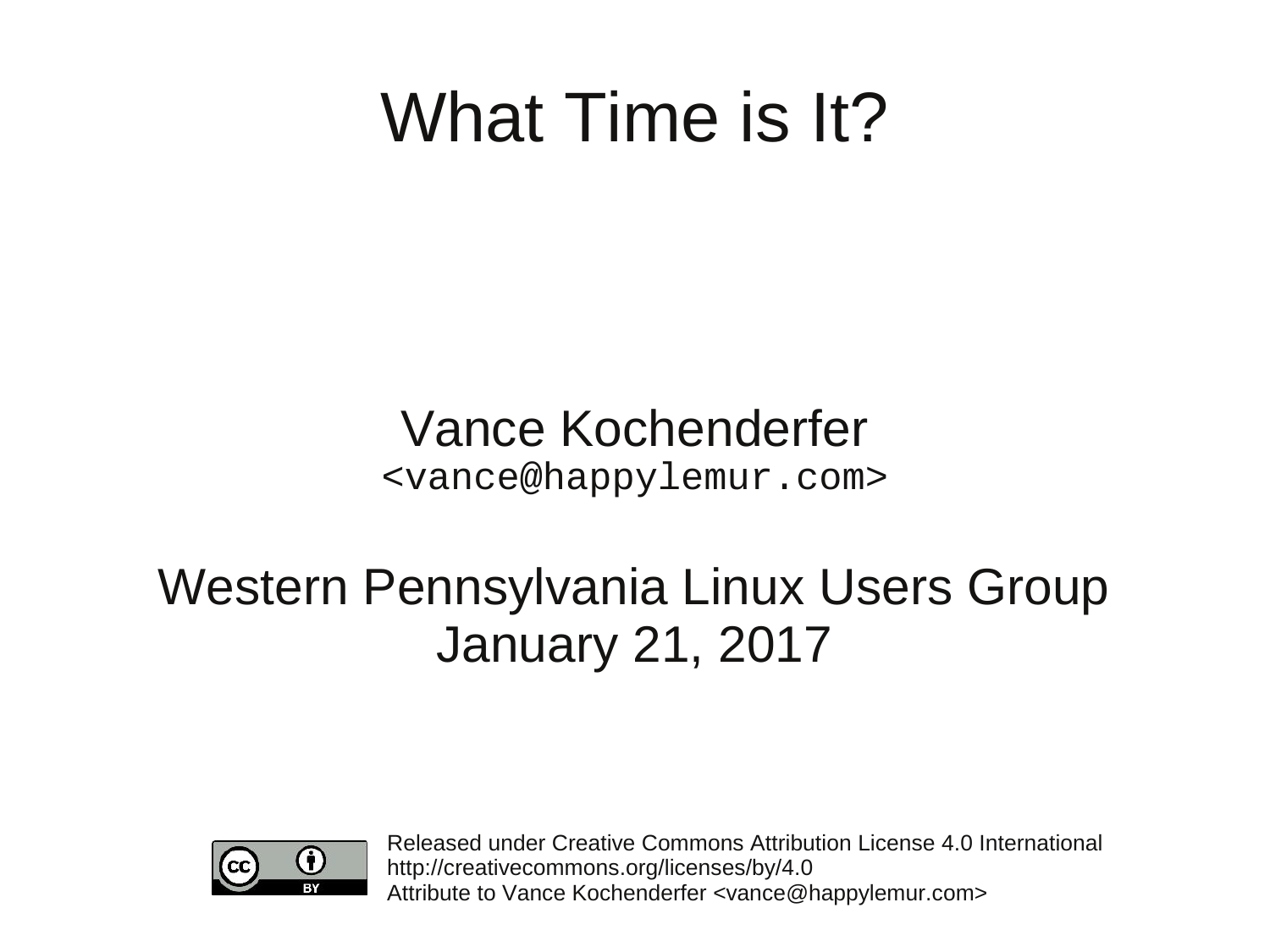### Two Aspects to Telling Time

- Counting the length of a second
	- Can also be expressed as its reciprocal, frequency
- Determining the start of a day
	- Actually, the *middle* of a day (noon)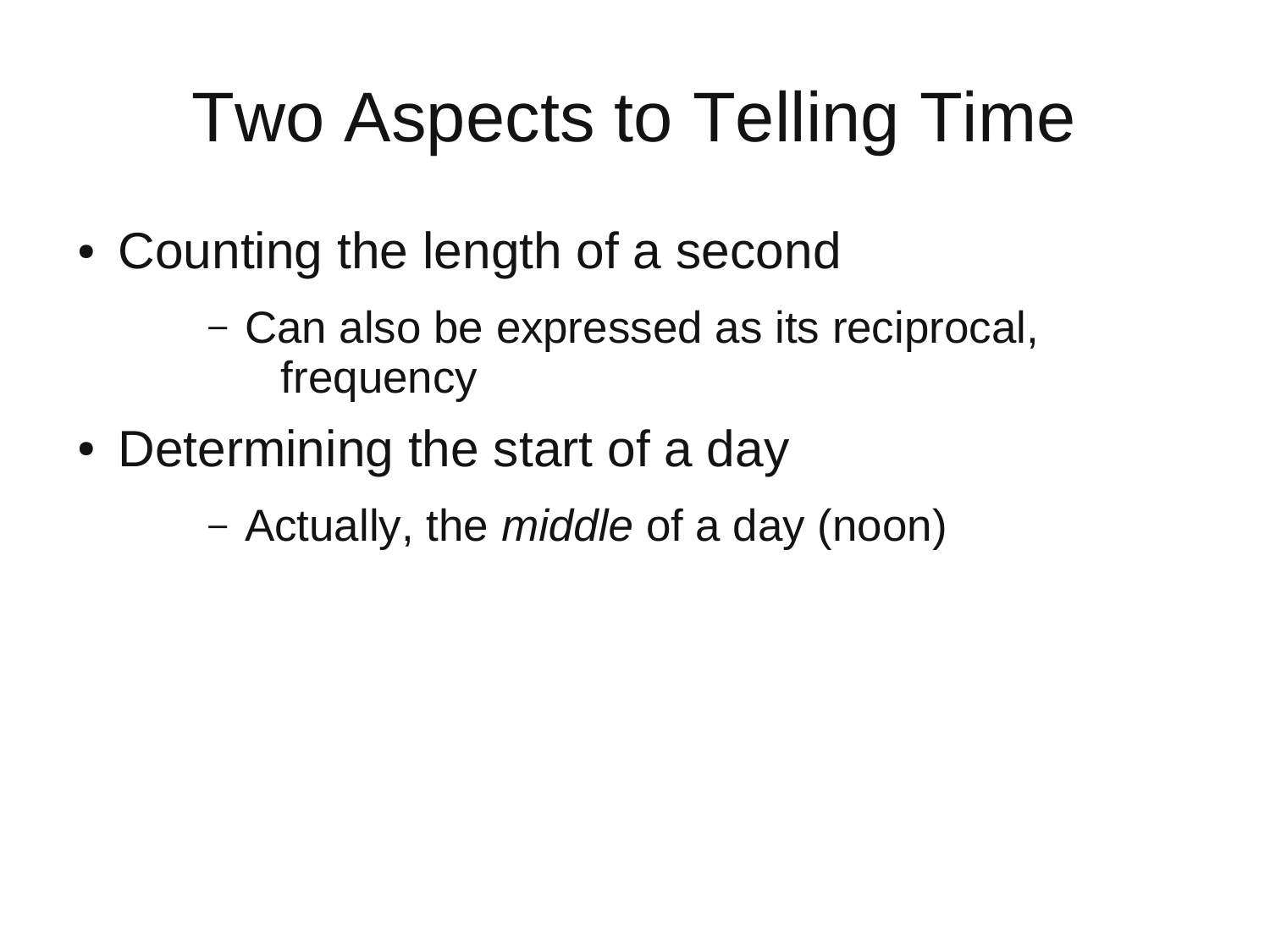### Frequency

- Many devices throughout history, with increasing accuracy
	- Water clocks  $(>\pm 15,000$  ppm)
	- Hourglasses (? ppm)
	- Pendulum (grandfather) clocks (±12 to 120 ppm)
	- Spring-wound clocks with oscillating mass (± 2 to 7000 ppm)
- Most common today are electronic oscillators based on quartz crystals
	- Watch/computer accuracy (±30 to 100 ppm)
	- High-grade TCXO or OCXO can achieve ± 0.1 to 10 ppb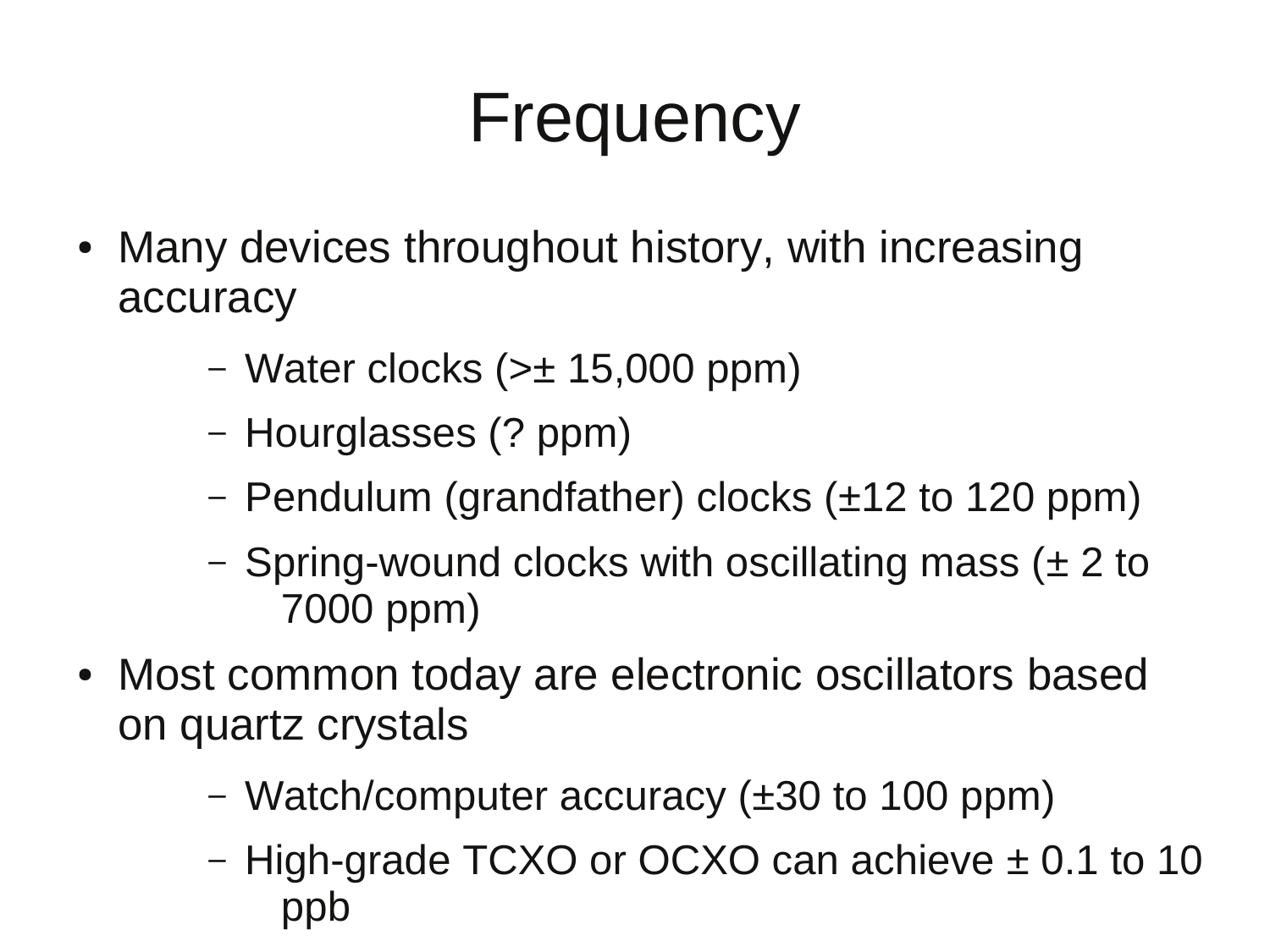### Frequency

- International definition of a second now entirely based on frequency; no relation to Earth's rotation
	- the duration of 9,192,631,770 periods of the radiation corresponding to the transition between the two hyperfine levels of the ground state of the cesium-133 atom
- Other timescales differ; e.g., POSIX defines a second as 1/86400th of a day
	- This causes no end of confusion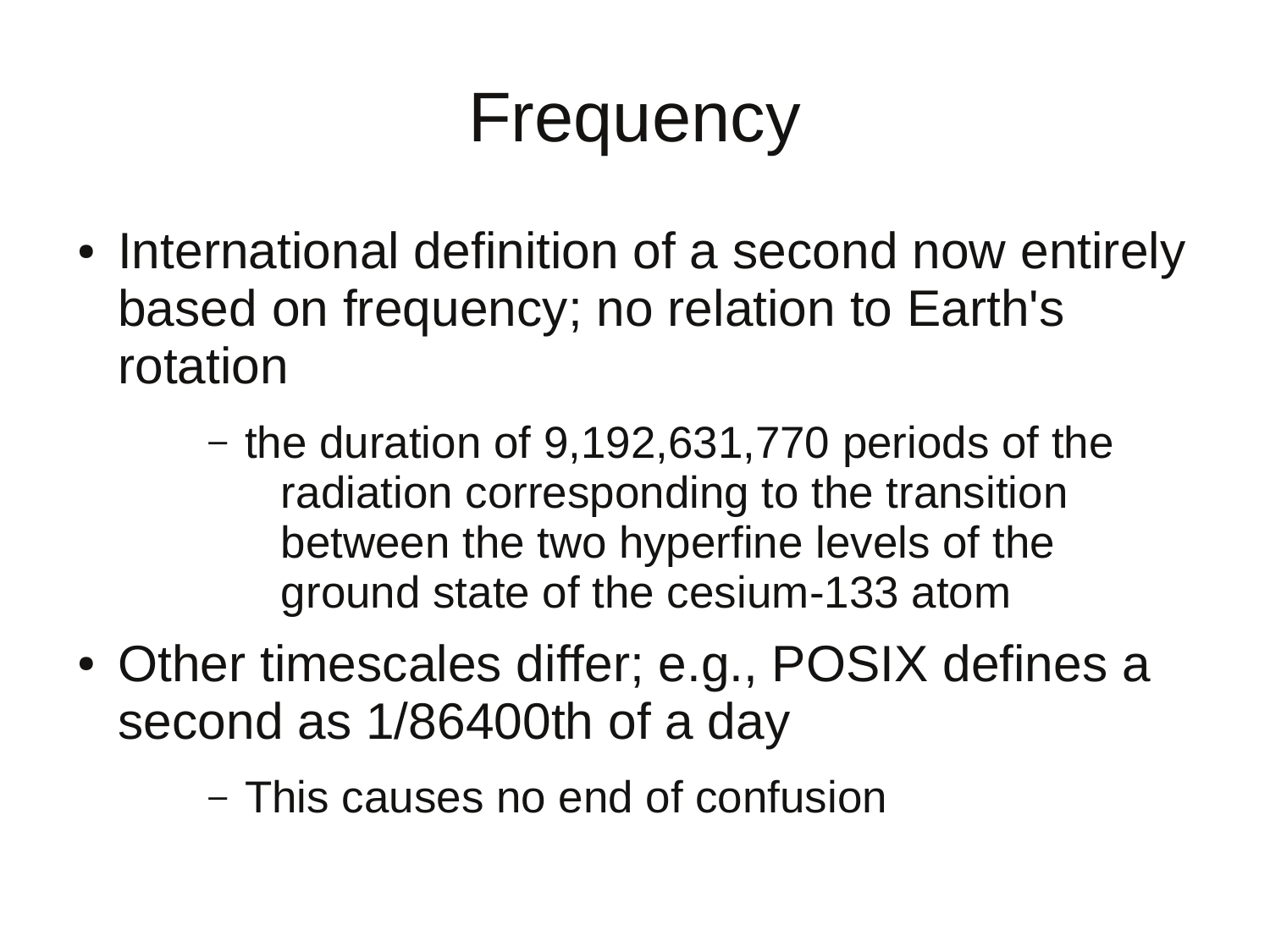### Frequency Measurement

- National laboratories and others operate the most accurate atomic clocks, hydrogen masers and cesium fountains, accurate to .00000015 ppb
	- U.S. has two official timekeeping agencies: United States Naval Observatory (USNO, military) and National Institute of Standards and Technology (NIST, civil)
- Others in U.S. include Applied Physics Lab (APL), involved with space travel, and Naval Research Lab (NRL)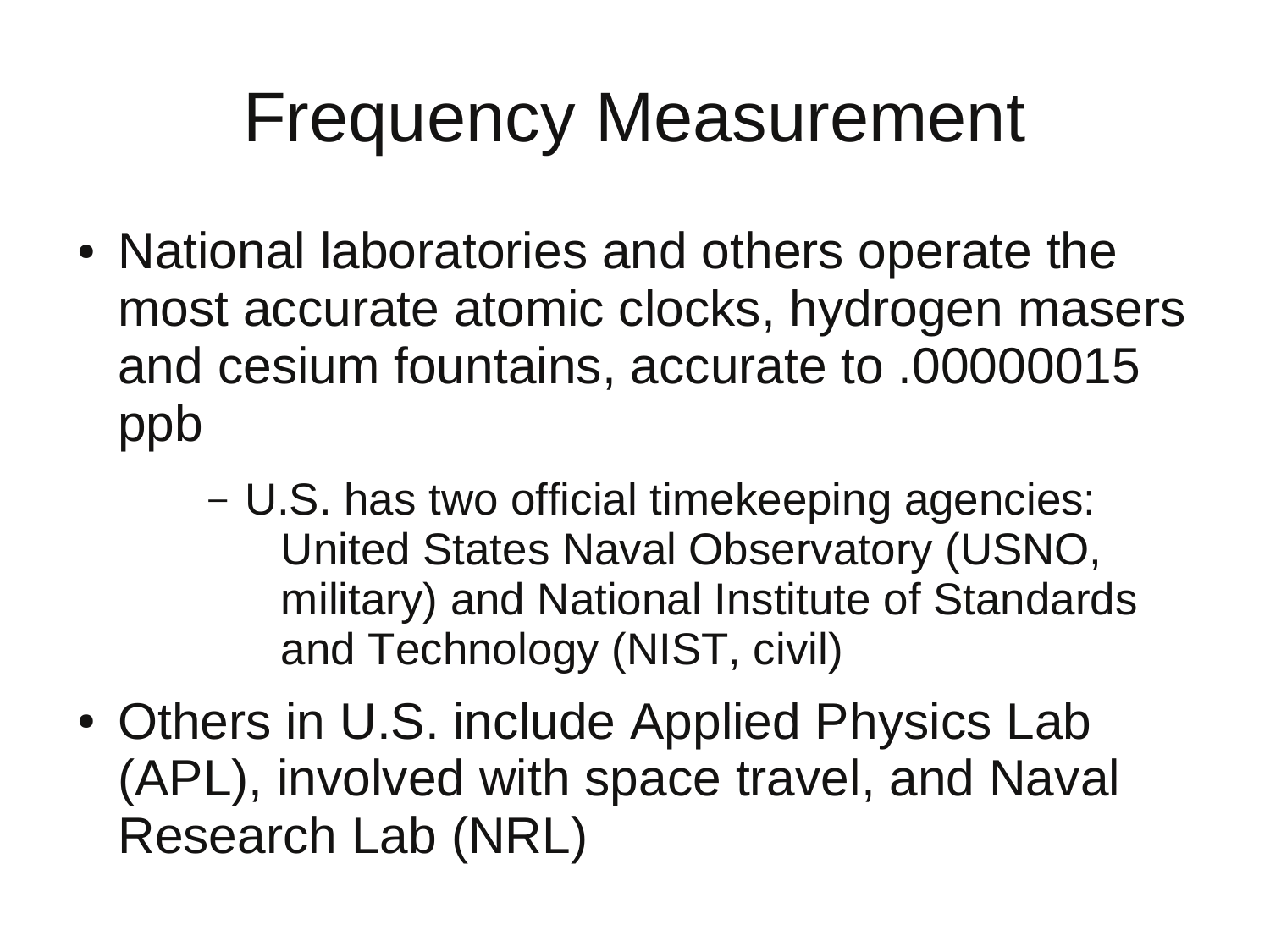### How Long is a Second?

- "The man with one clock always knows what time it is. The man with two clocks is never sure."
- 57 labs across the globe participate in the coordination of a single timescale, Temps Atomique Internationale (TAI)
- Accuracy is published monthly in Circular T
- A "rapid" version is published weekly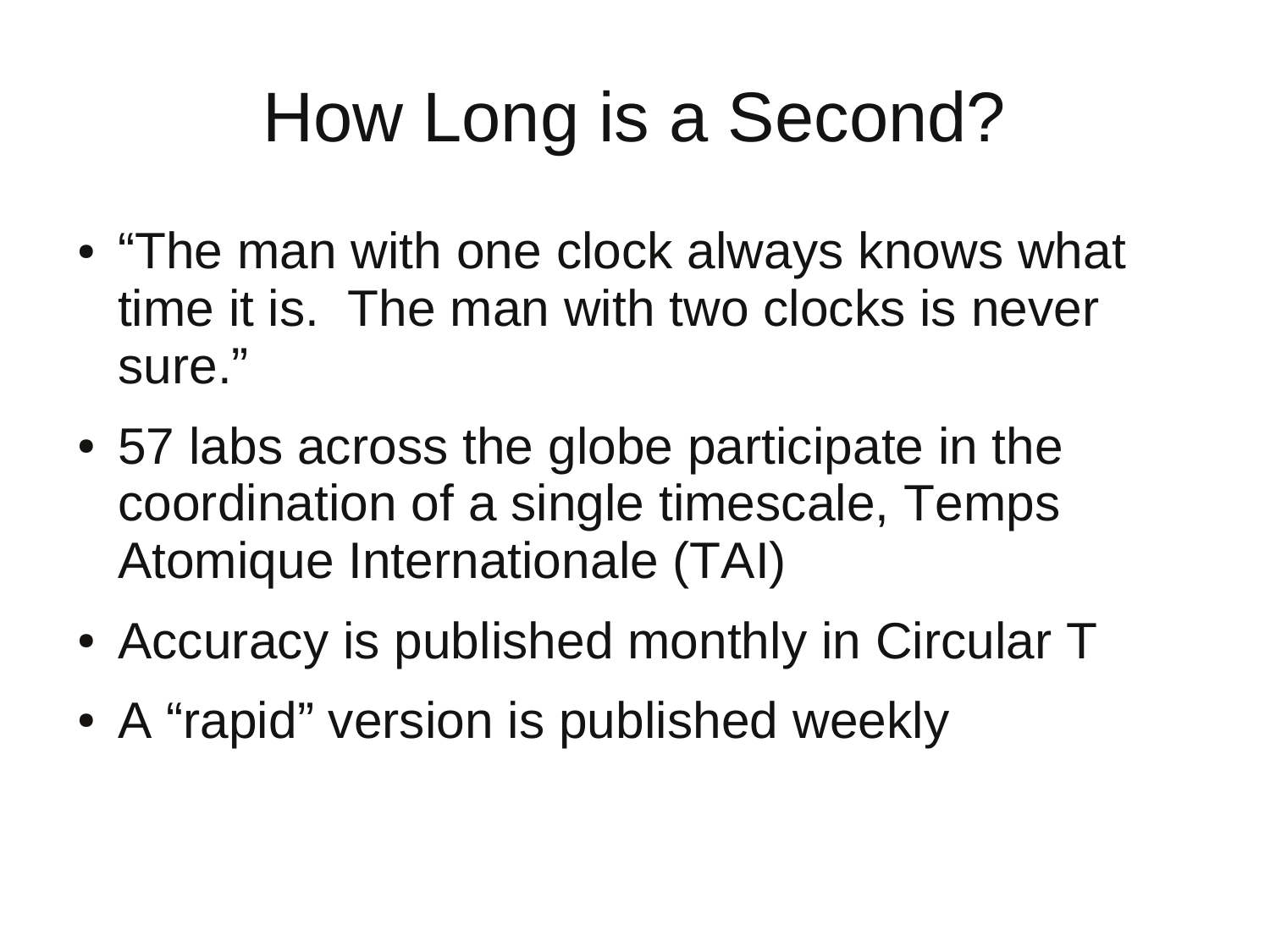# Time of Day

- From ancient times, local noon determined using sundials and theodolites
- Fast travel (railroads) drove adoption of standardized time and time zones
- Universal Time (UT1) set at prime meridian (0° longitude), based on observations of distant quasars rather than the sun
- Length of a day varies as Earth's rotation speed changes (current trend is slowing)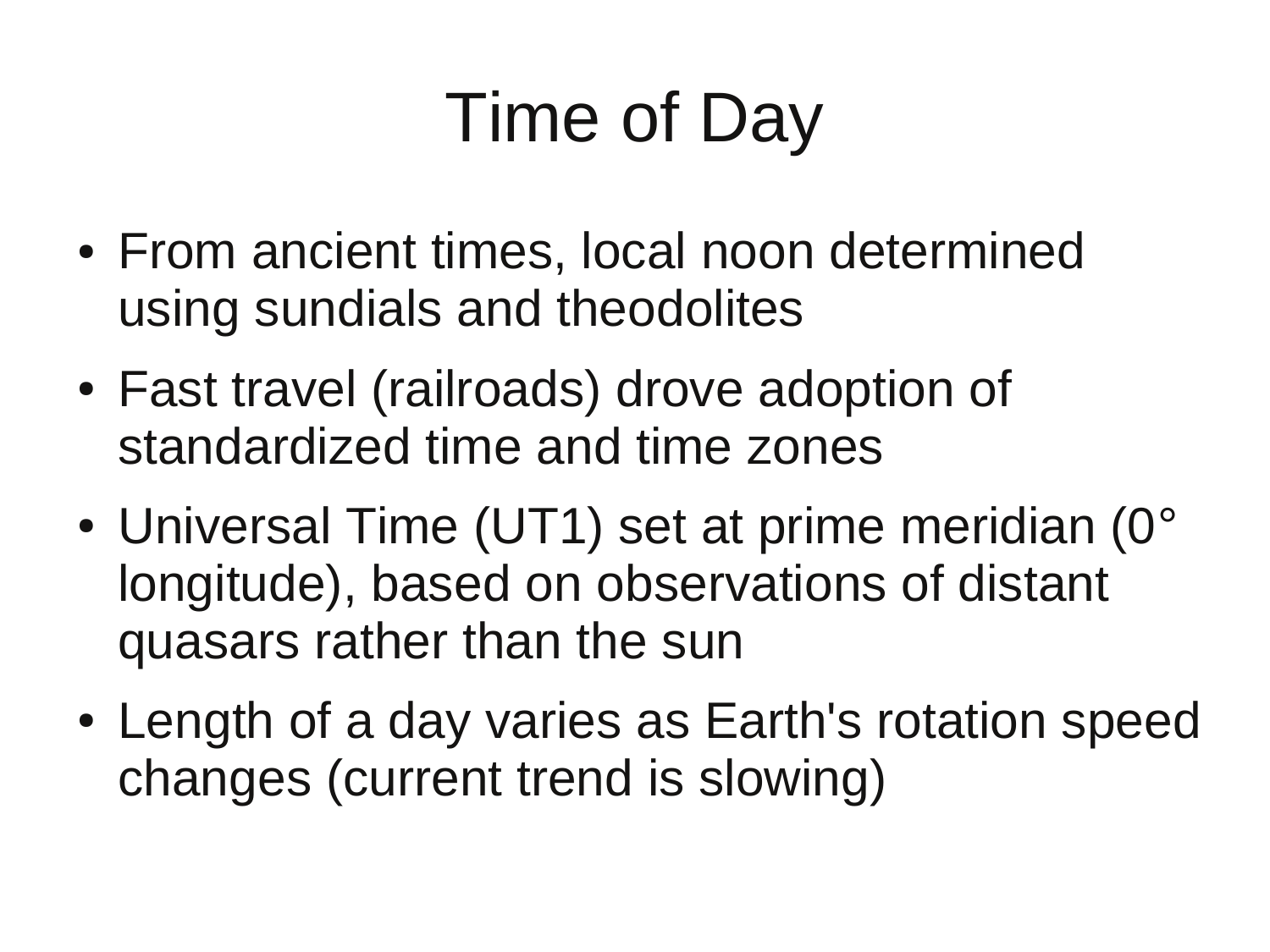# Coordinated Universal Time (UTC)

- Reconciling the difference between hyperaccurate clocks and somewhat less accurate Earth
- UTC seconds synchronized with TAI seconds
- UTC allowed to deviate from UT1 ≤0.9 seconds
- Solution: leap seconds
	- Insertion: 23:59:58...23:59:59...23:59:60...00:00:00
	- Removal: 23:59:57...23:59:58...00:00:00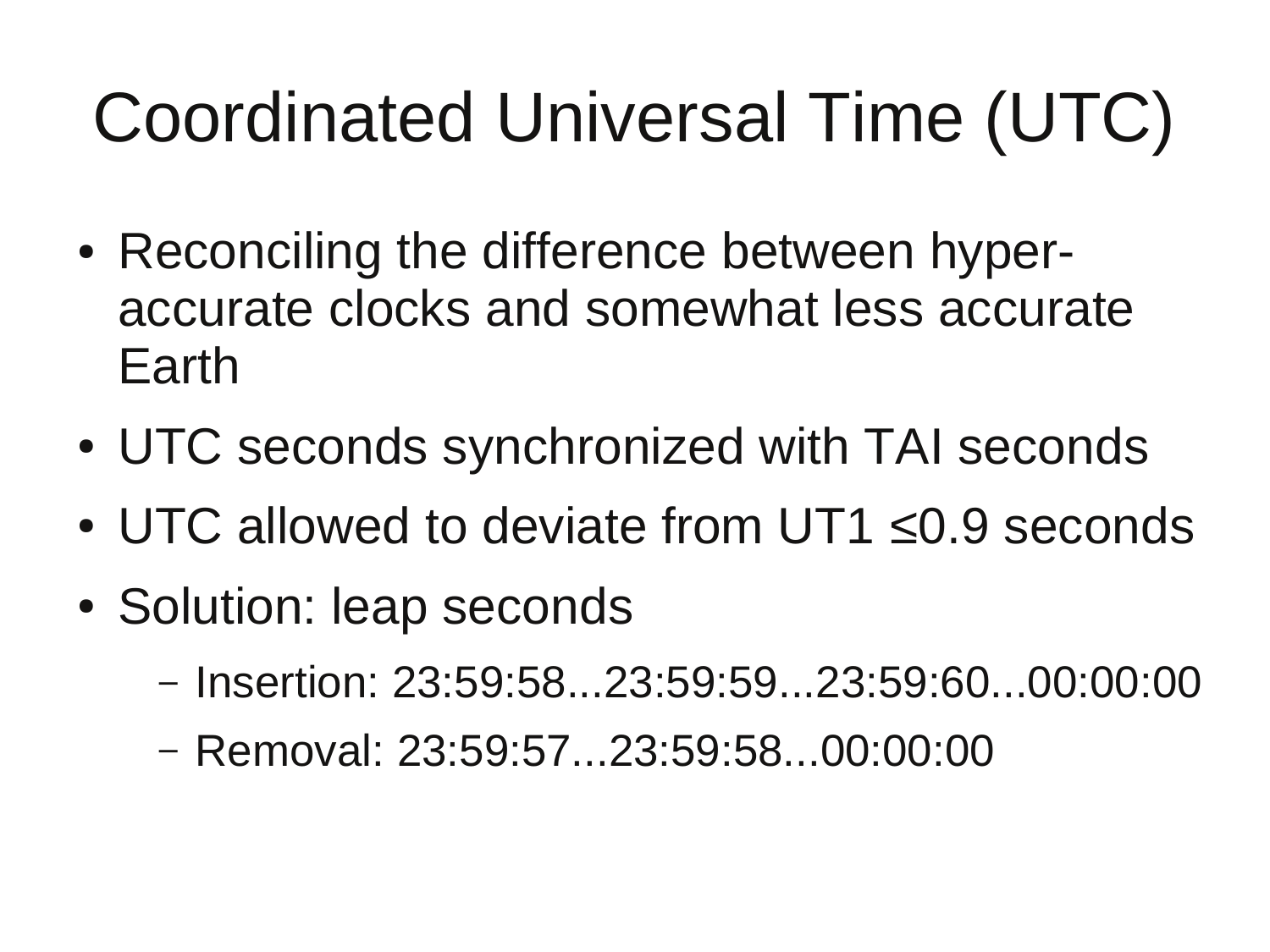### Wait... what?

- Yes, a (UTC) minute can have 61 or 59 seconds!
- There are many other traps awaiting you: http://infiniteundo.com/post/25326999628/falsehoodsprogrammers-believe-about-time
- Best not to roll your own date- and timehandling code if you can avoid it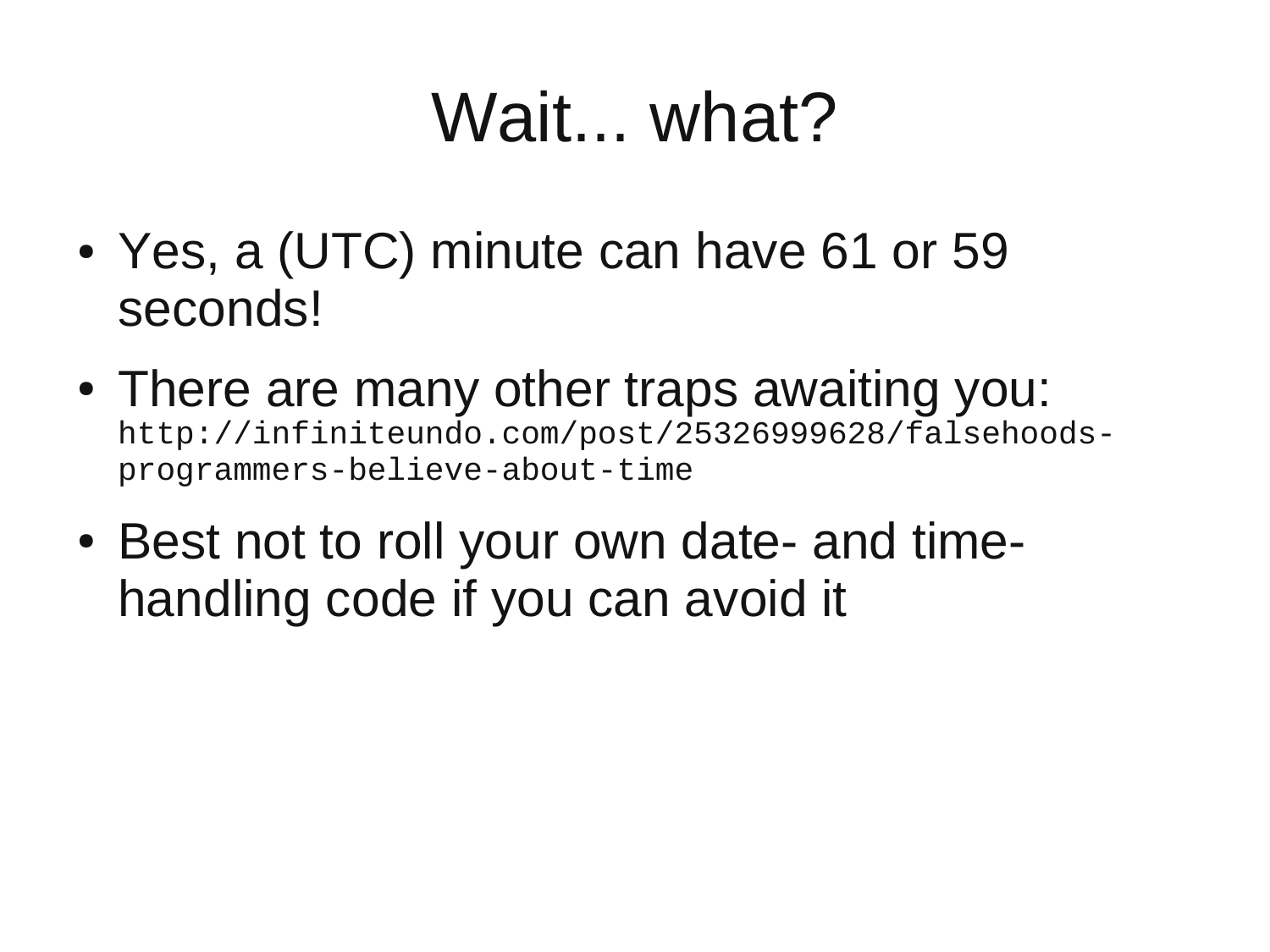# Distributing Time

- Global Navigation Satellite Systems (GNSS)
	- U.S.: GPS
	- Russia: GLONASS
	- China: BeiDou
	- Europe: Galileo (just fully active Dec. 2016)
- Radio
	- U.S.: WWV, WWVH, WWVB
	- Canada: CHU
- Telephone
- Network (Internet)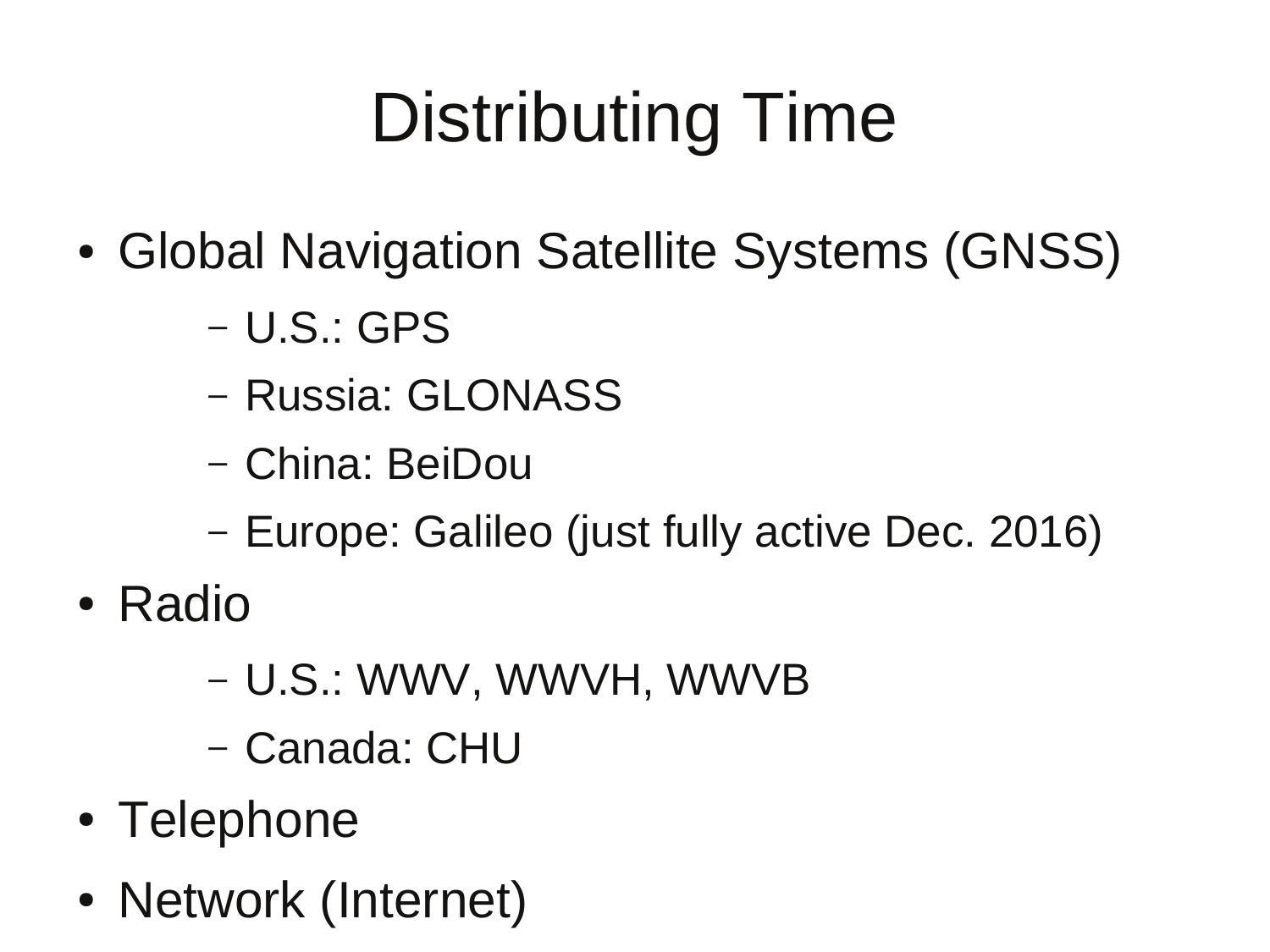# Distributing Time Via GNSS

- The most accurate method available, and receiver modules are relatively cheap (\$30-100)
- National labs use GNSS for comparison
- Accuracy
	- GPS: ±1μs spec, ±15ns in practice UTC(USNO)
	- GLONASS: ±1ms spec, ±310ns in practice UTC(SU)
	- BeiDou: ±100ns spec UTC(NTSC)
	- Galileo: ±50ns spec (2σ) Precise Timing Facility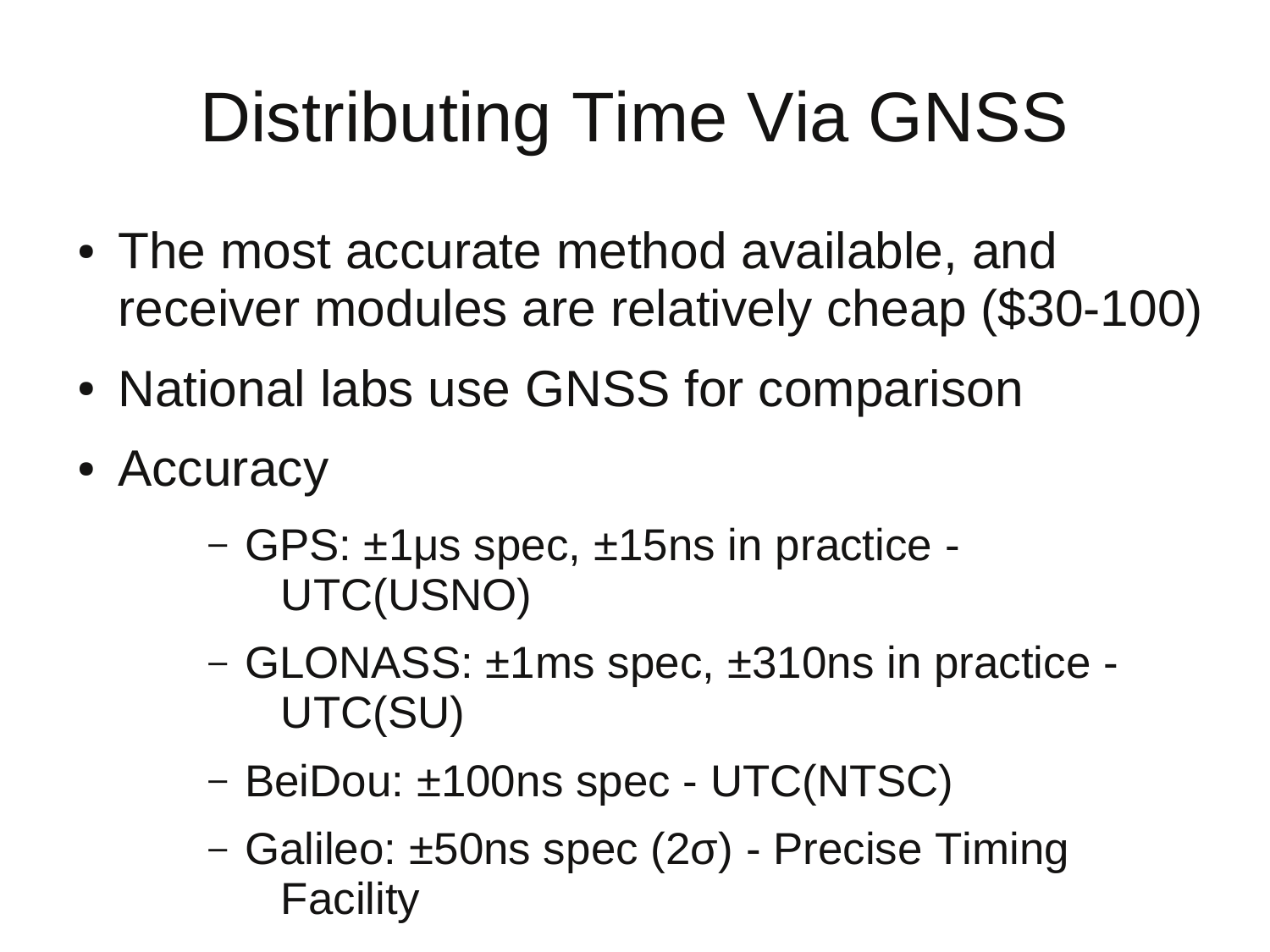### Three Faces of NTP

- The protocol
- The software implementation, ntpd
- The timeserver pool, pool.ntp.org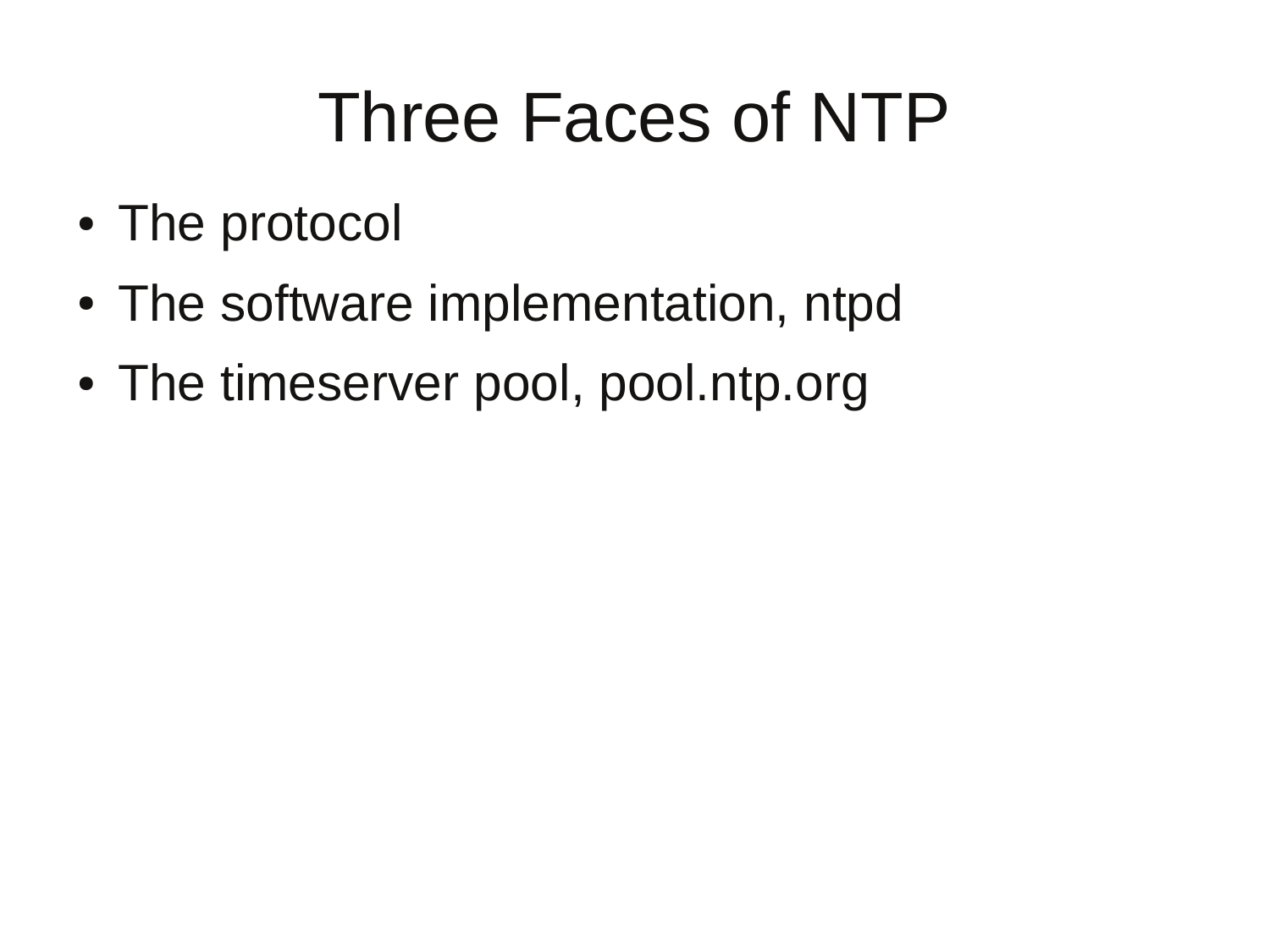#### NTP Protocol

- RFC 1305, Network Time Protocol
- RFC 4330, Simple Network Time Protocol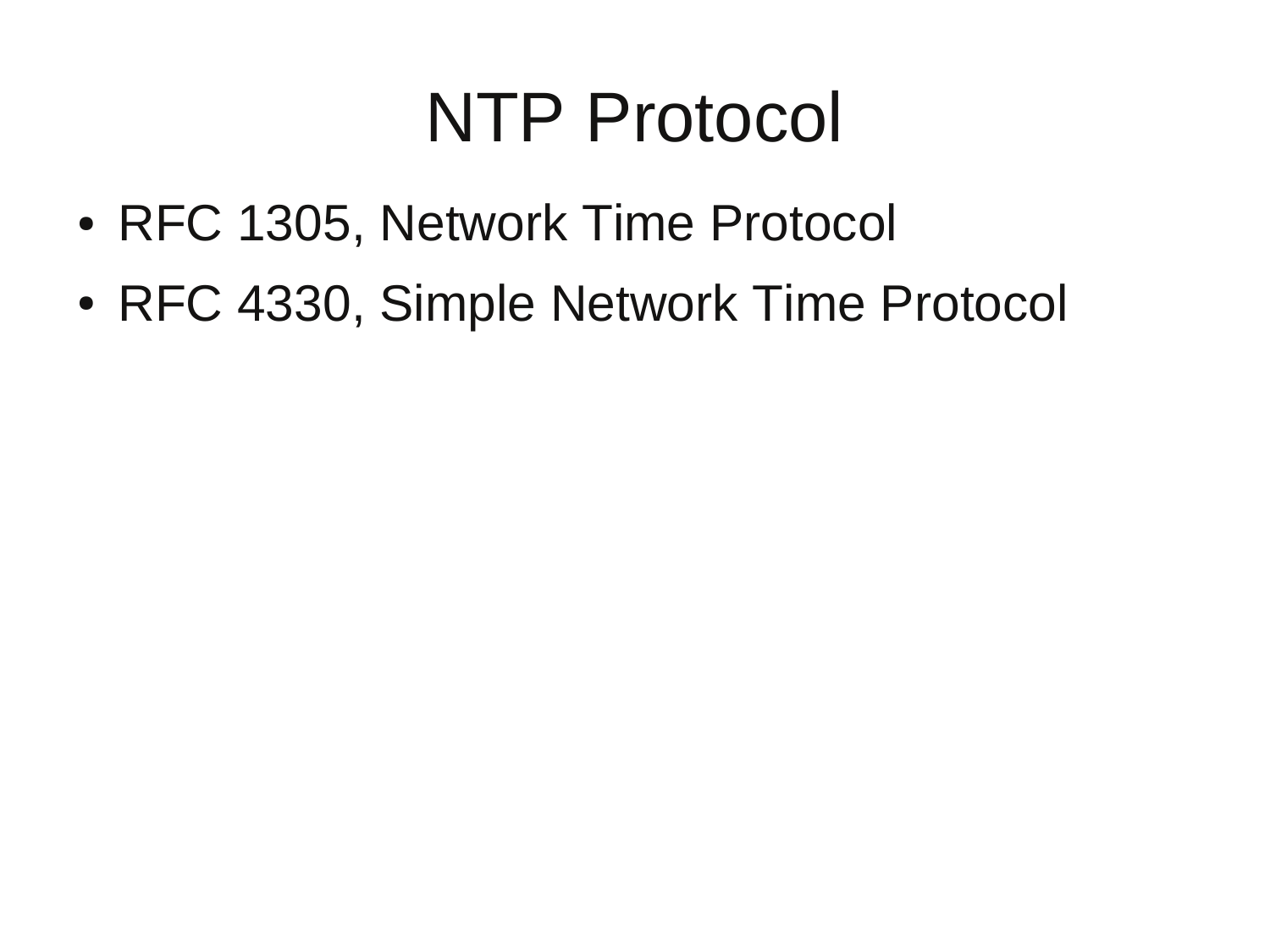### NTP Software

- Reference (ntp.org) software
- NTPsec, a fork
- chrony, an independently-developed implementation
- timesyncd, SNTP client-only software, part of systemd